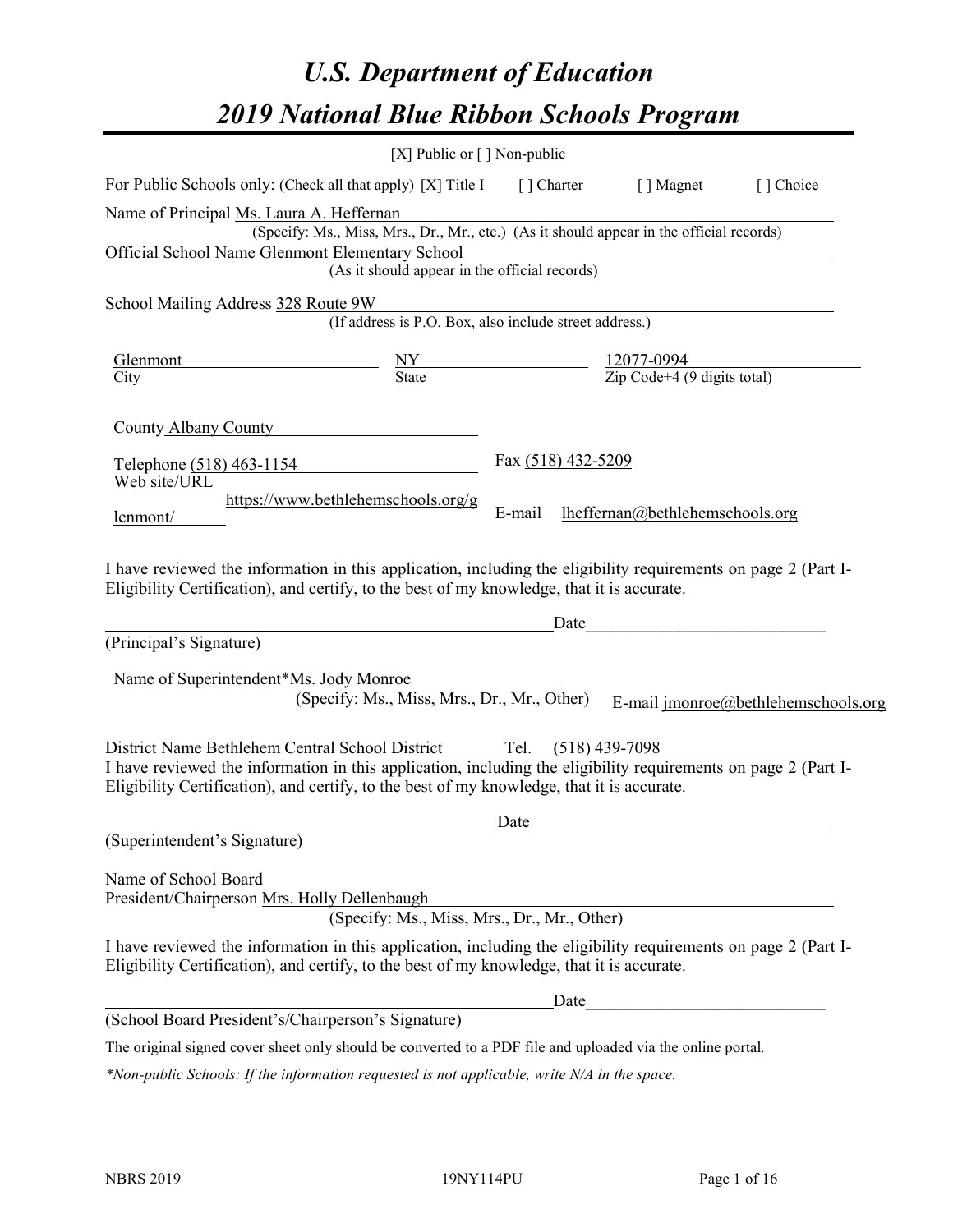The signatures on the first page of this application (cover page) certify that each of the statements below, concerning the school's eligibility and compliance with U.S. Department of Education and National Blue Ribbon Schools requirements, are true and correct.

1. All nominated public schools must meet the state's performance targets in reading (or English language arts) and mathematics and other academic indicators (i.e., attendance rate and graduation rate), for the all students group, including having participation rates of at least 95 percent using the most recent accountability results available for nomination.

2. To meet final eligibility, all nominated public schools must be certified by states prior to September 2019 in order to meet all eligibility requirements. Any status appeals must be resolved at least two weeks before the awards ceremony for the school to receive the award.

3. The school configuration includes one or more of grades K-12. Schools on the same campus with one principal, even a K-12 school, must apply as an entire school.

4. The school has been in existence for five full years, that is, from at least September 2013 and each tested grade must have been part of the school for the past three years.

5. The nominated school has not received the National Blue Ribbon Schools award in the past five years: 2014, 2015, 2016, 2017, or 2018.

6. The nominated school has no history of testing irregularities, nor have charges of irregularities been brought against the school at the time of nomination. If irregularities are later discovered and proven by the state, the U.S. Department of Education reserves the right to disqualify a school's application and/or rescind a school's award.

7. The nominated school has not been identified by the state as "persistently dangerous" within the last two years.

8. The nominated school or district is not refusing Office of Civil Rights (OCR) access to information necessary to investigate a civil rights complaint or to conduct a district-wide compliance review.

9. The OCR has not issued a violation letter of findings to the school district concluding that the nominated school or the district as a whole has violated one or more of the civil rights statutes. A violation letter of findings will not be considered outstanding if OCR has accepted a corrective action plan from the district to remedy the violation.

10. The U.S. Department of Justice does not have a pending suit alleging that the nominated school or the school district, as a whole, has violated one or more of the civil rights statutes or the Constitution's equal protection clause.

11. There are no findings of violations of the Individuals with Disabilities Education Act in a U.S. Department of Education monitoring report that apply to the school or school district in question; or if there are such findings, the state or district has corrected, or agreed to correct, the findings.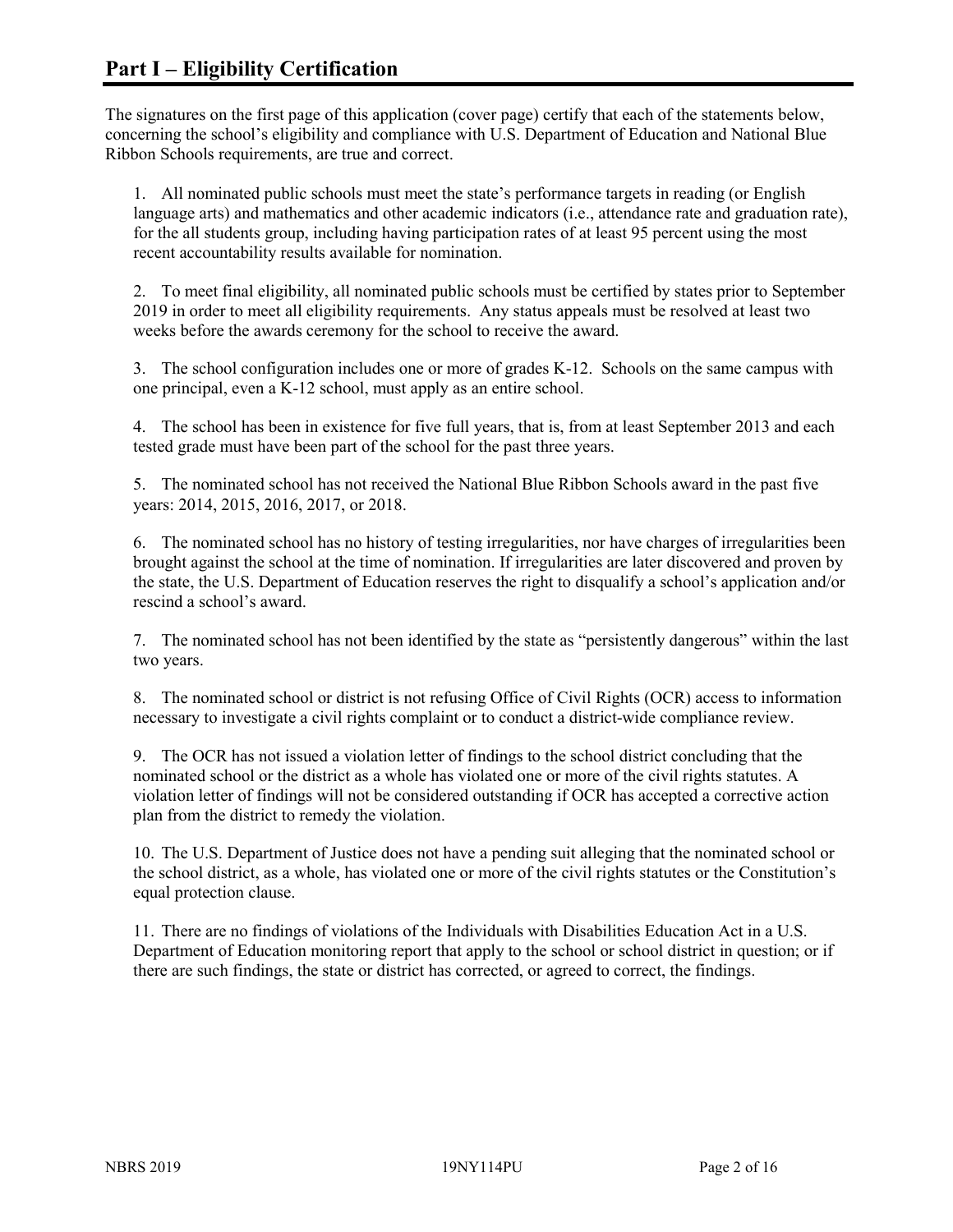#### **Data should be provided for the most recent school year (2018-2019) unless otherwise stated.**

#### **DISTRICT**

1. Number of schools in the district  $\frac{5}{2}$  Elementary schools (includes K-8) (per district designation): 1 Middle/Junior high schools 1 High schools 0 K-12 schools

7 TOTAL

**SCHOOL** (To be completed by all schools)

2. Category that best describes the area where the school is located:

[ ] Urban or large central city [X] Suburban [] Rural or small city/town

3. Number of students as of October 1, 2018 enrolled at each grade level or its equivalent in applying school:

| Grade                           | # of         | # of Females | <b>Grade Total</b> |
|---------------------------------|--------------|--------------|--------------------|
|                                 | <b>Males</b> |              |                    |
| <b>PreK</b>                     | 0            | $\theta$     | 0                  |
| $\mathbf K$                     | 27           | 29           | 56                 |
| 1                               | 23           | 32           | 55                 |
| 2                               | 29           | 33           | 62                 |
| 3                               | 25           | 35           | 60                 |
| 4                               | 35           | 32           | 67                 |
| 5                               | 43           | 23           | 66                 |
| 6                               | 0            | $\theta$     | 0                  |
| 7                               | 0            | $\theta$     | 0                  |
| 8                               | 0            | 0            | 0                  |
| 9                               | 0            | 0            | 0                  |
| 10                              | 0            | 0            | 0                  |
| 11                              | $\theta$     | 0            | 0                  |
| 12 or higher                    | 0            | 0            | 0                  |
| <b>Total</b><br><b>Students</b> | 182          | 184          | 366                |
|                                 |              |              |                    |

\*Schools that house PreK programs should count preschool students **only** if the school administration is responsible for the program.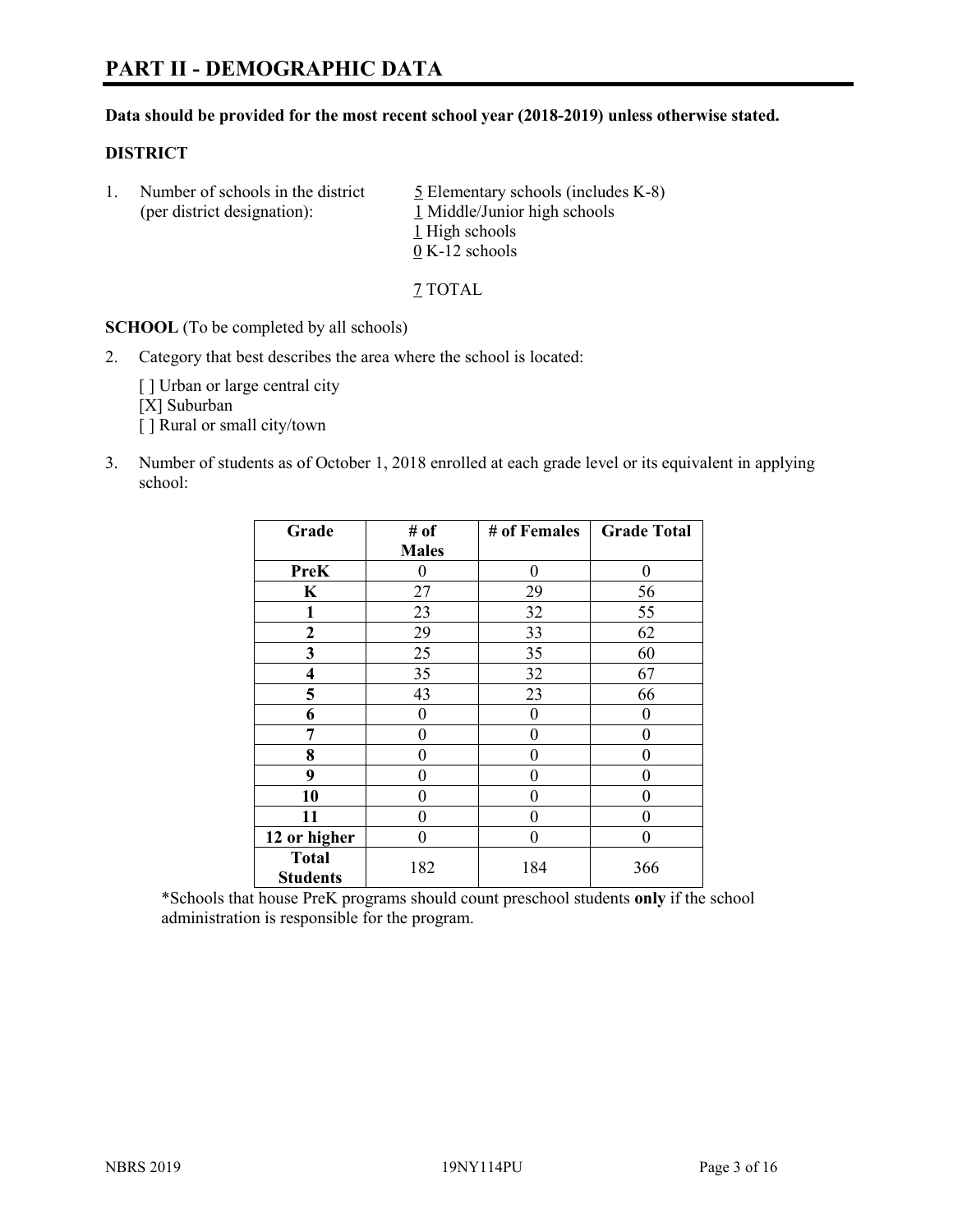4. Racial/ethnic composition of  $0\%$  American Indian or Alaska Native the school (if unknown, estimate): 9 % Asian

 % Black or African American % Hispanic or Latino % Native Hawaiian or Other Pacific Islander 80 % White % Two or more races **100 % Total**

(Only these seven standard categories should be used to report the racial/ethnic composition of your school. The Final Guidance on Maintaining, Collecting, and Reporting Racial and Ethnic Data to the U.S. Department of Education published in the October 19, 2007 *Federal Register* provides definitions for each of the seven categories.)

5. Student turnover, or mobility rate, during the 2017 – 2018 school year: 5%

If the mobility rate is above 15%, please explain.

This rate should be calculated using the grid below. The answer to (6) is the mobility rate.

| <b>Steps For Determining Mobility Rate</b>    | Answer |
|-----------------------------------------------|--------|
| (1) Number of students who transferred to     |        |
| the school after October 1, 2017 until the    | 12     |
| end of the 2017-2018 school year              |        |
| (2) Number of students who transferred        |        |
| from the school after October 1, 2017 until   | 5      |
| the end of the 2017-2018 school year          |        |
| (3) Total of all transferred students [sum of | 17     |
| rows $(1)$ and $(2)$ ]                        |        |
| (4) Total number of students in the school as |        |
| of October 1, 2017                            | 357    |
| $(5)$ Total transferred students in row $(3)$ | 0.05   |
| divided by total students in row (4)          |        |
| $(6)$ Amount in row $(5)$ multiplied by 100   | 5      |

6. English Language Learners (ELL) in the school:  $6\%$ 

22 Total number ELL

Specify each non-English language represented in the school (separate languages by commas): Chinese, Bengali, Punjabi, Japanese, Arabic, Vietnamese, Twi, Cebuano, Afrikaans, Russian, Albanian, **Romanian** 

7. Students eligible for free/reduced-priced meals: 15 % Total number students who qualify:  $\frac{54}{54}$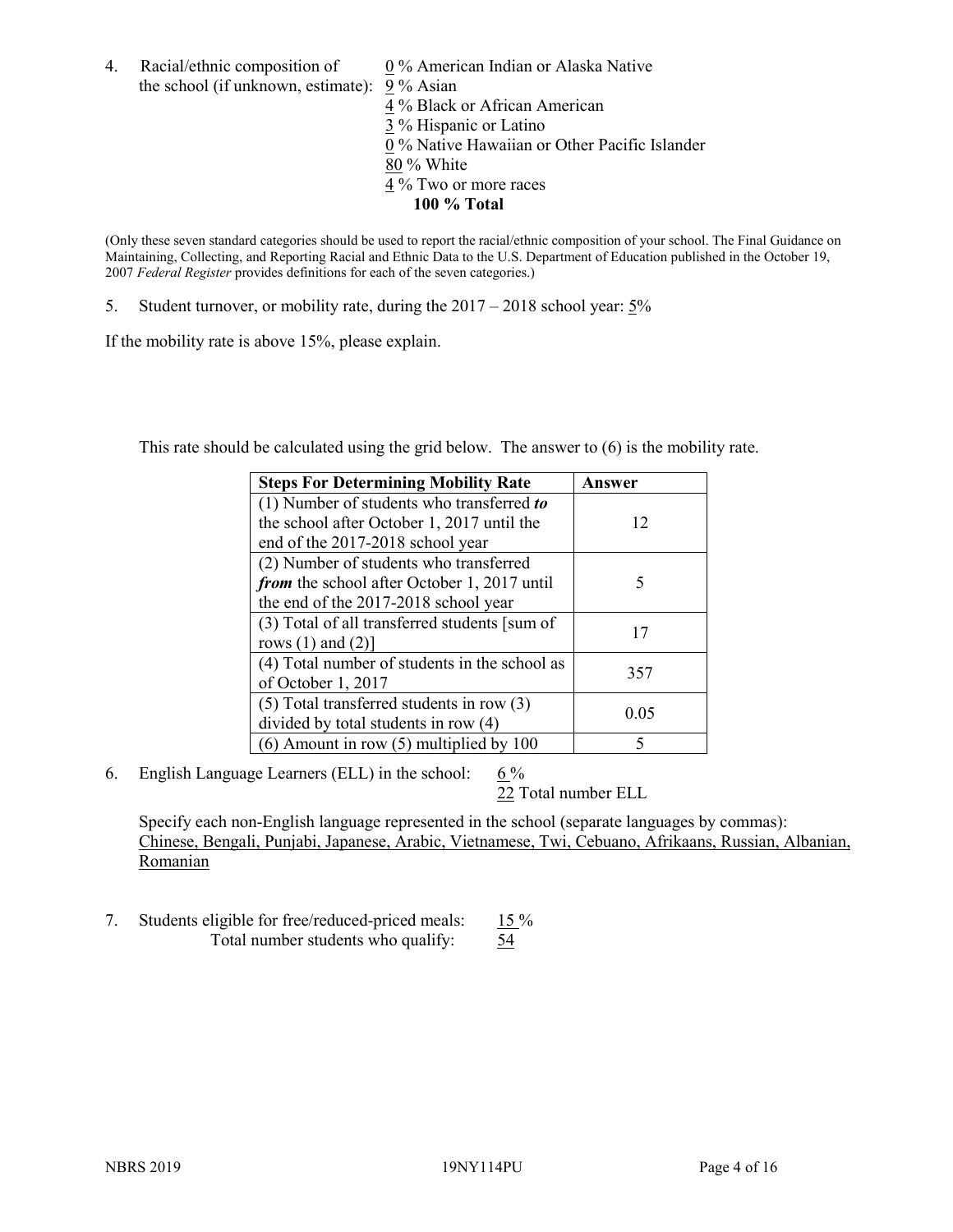59 Total number of students served

Indicate below the number of students with disabilities according to conditions designated in the Individuals with Disabilities Education Act. Do not add additional conditions. It is possible that students may be classified in more than one condition.

| 4 Autism                  | 0 Multiple Disabilities                 |
|---------------------------|-----------------------------------------|
| 0 Deafness                | 0 Orthopedic Impairment                 |
| 0 Deaf-Blindness          | 20 Other Health Impaired                |
| 0 Developmental Delay     | 8 Specific Learning Disability          |
| 0 Emotional Disturbance   | 24 Speech or Language Impairment        |
| 0 Hearing Impairment      | 1 Traumatic Brain Injury                |
| 2 Intellectual Disability | 0 Visual Impairment Including Blindness |

- 9. Number of years the principal has been in her/his position at this school: 13
- 10. Use Full-Time Equivalents (FTEs), rounded to nearest whole numeral, to indicate the number of school staff in each of the categories below:

|                                                                                                                                                                                                                              | <b>Number of Staff</b> |
|------------------------------------------------------------------------------------------------------------------------------------------------------------------------------------------------------------------------------|------------------------|
| Administrators                                                                                                                                                                                                               |                        |
| Classroom teachers including those<br>teaching high school specialty<br>subjects, e.g., third grade teacher,<br>history teacher, algebra teacher.                                                                            | 18                     |
| Resource teachers/specialists/coaches<br>e.g., reading specialist, science coach,<br>special education teacher, technology<br>specialist, art teacher, etc.                                                                  | 11                     |
| Paraprofessionals under the<br>supervision of a professional<br>supporting single, group, or classroom<br>students.                                                                                                          | 12                     |
| Student support personnel<br>e.g., school counselors, behavior<br>interventionists, mental/physical<br>health service providers,<br>psychologists, family engagement<br>liaisons, career/college attainment<br>coaches, etc. | 6                      |

11. Average student-classroom teacher ratio, that is, the number of students in the school divided by the FTE of classroom teachers, e.g.,  $22:1$  20:1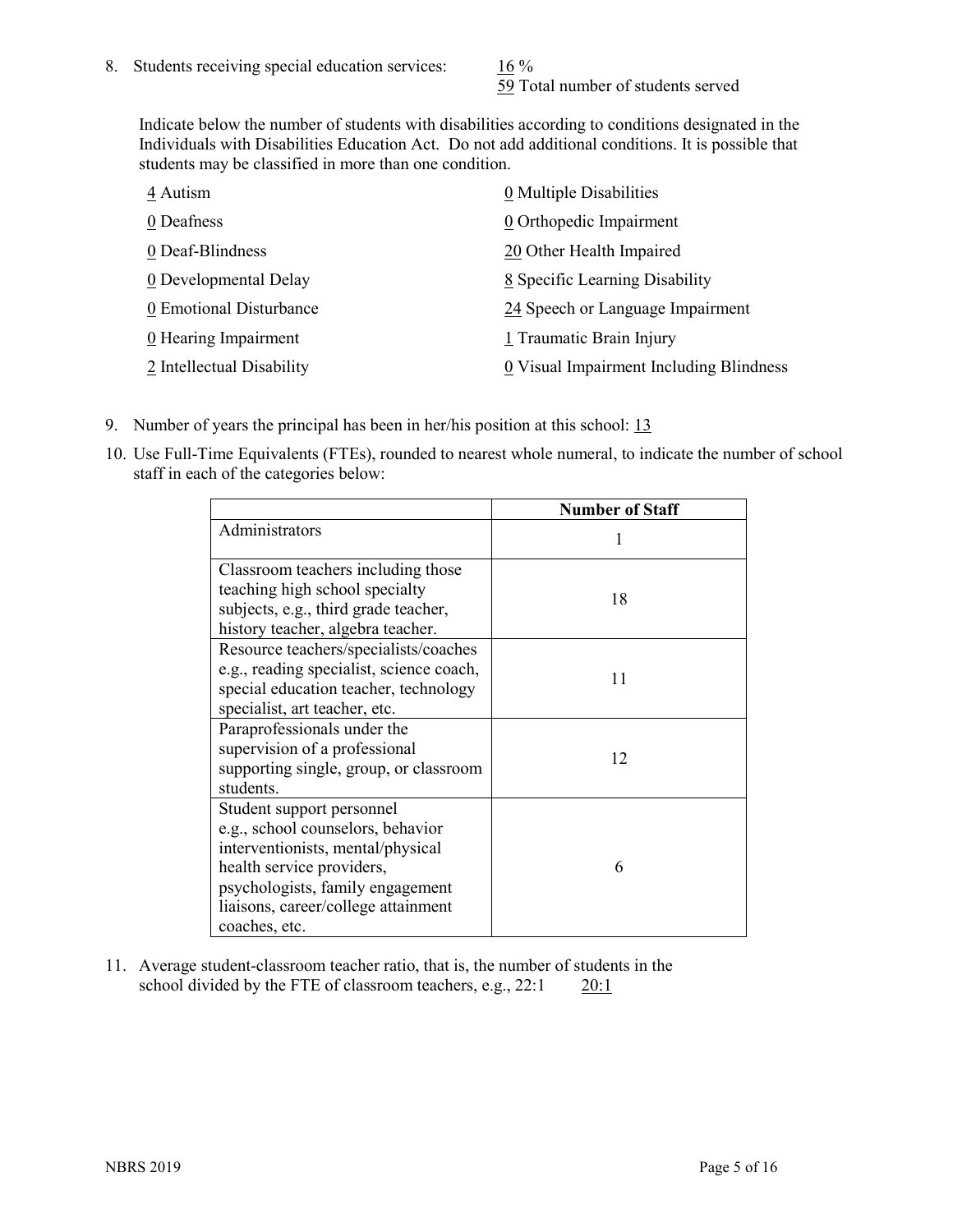12. Show daily student attendance rates. Only high schools need to supply yearly graduation rates.

| <b>Required Information</b> | $2017 - 2018$ | 2016-2017 | 2015-2016 | 2014-2015 | 2013-2014 |
|-----------------------------|---------------|-----------|-----------|-----------|-----------|
| Daily student attendance    | 98%           | 97%       | 97%       | 97%       | $97\%$    |
| High school graduation rate | $0\%$         | $0\%$     | $0\%$     | $9\%$     | $0\%$     |

#### 13. **For high schools only, that is, schools ending in grade 12 or higher.**

Show percentages to indicate the post-secondary status of students who graduated in Spring 2018.

| <b>Post-Secondary Status</b>                  |           |
|-----------------------------------------------|-----------|
| Graduating class size                         |           |
| Enrolled in a 4-year college or university    | $0\%$     |
| Enrolled in a community college               | 0%        |
| Enrolled in career/technical training program | $0\%$     |
| Found employment                              | 0%        |
| Joined the military or other public service   | 0%        |
| Other                                         | በዓ $\sim$ |

14. Indicate whether your school has previously received a National Blue Ribbon Schools award. Yes X No

If yes, select the year in which your school received the award. 1989

15. In a couple of sentences, provide the school's mission or vision statement.

The mission of Glenmont School is to foster a positive and collaborative learning environment where students can reach their highest potential academically, emotionally, and socially to become responsible global citizens and lifelong learners.

16. **For public schools only**, if the school is a magnet, charter, or choice school, explain how students are chosen to attend.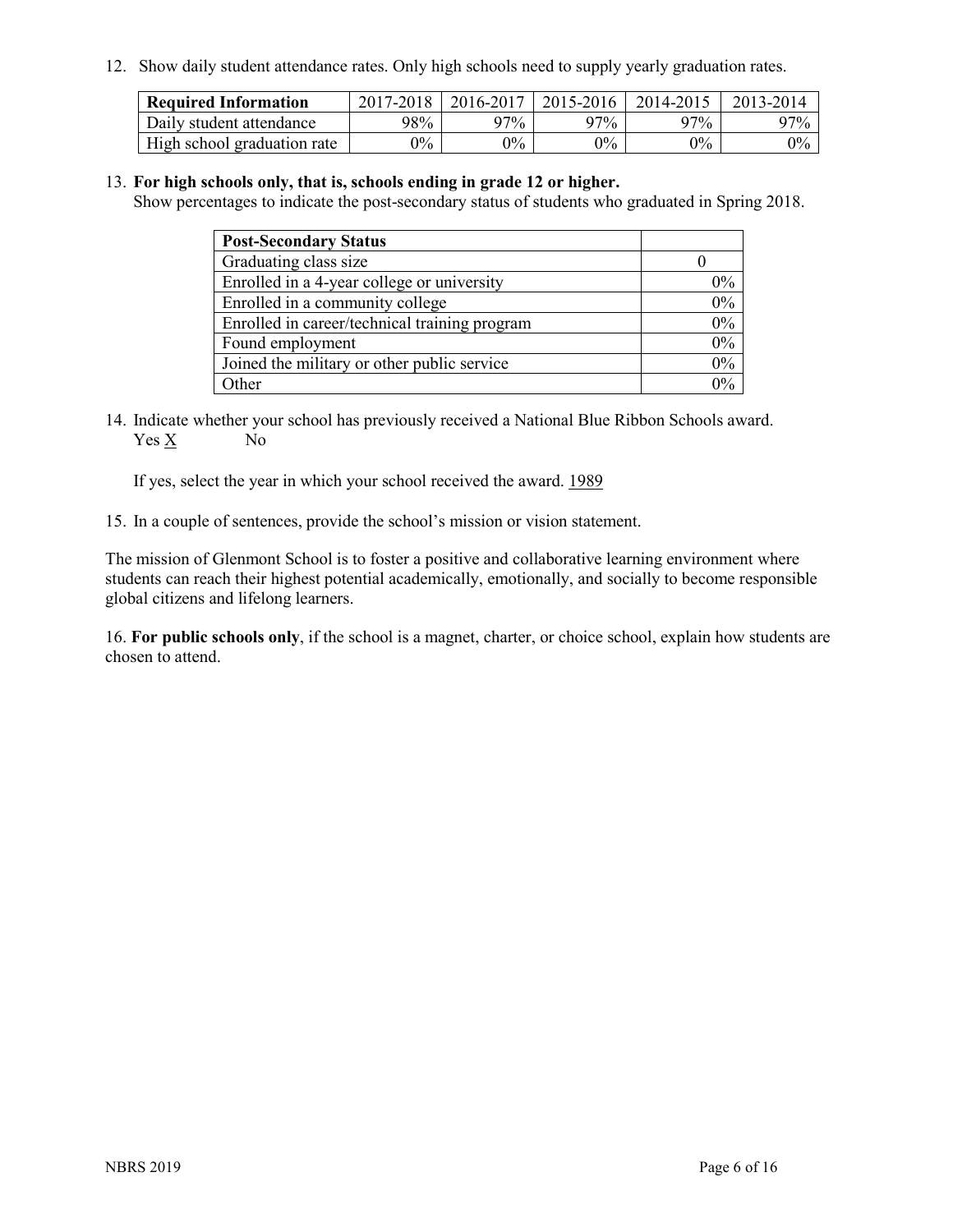# **PART III – SUMMARY**

Glenmont Elementary School is one of five elementary schools in the Bethlehem Central School District. Our school, which provides a warm and nurturing environment for 366 students in grades K through 5, is located in upstate New York in a suburb of the state's capital city of Albany.

For years, the land around the school was mostly farmland. Today, the county road on which the school is located has a variety of retail establishments with family-friendly suburban neighborhoods tucked behind them.

In addition to the landscape, the community's demographics are changing as well. What had been a community of predominantly white middle-and upper-class families has an increasingly diverse student body. In the 2018-19 school year, the school's population includes 20 percent children of color and 15 percent who qualify for the federal free and reduced lunch program. For the past few years, Glenmont has been one of two elementary schools providing culturally sensitive and supportive academic programming for the district's English Language Learners (ELLs). In the 2018-19 school year, we have students from linguistically diverse families who speak Chinese, Bengali, Punjabi, Japanese, Arabic, Vietnamese, Twi, Cebuano, Afrikaans, Russian, Albanian and Romanian. This rich diversity of cultures, backgrounds, and experiences provides all students with a sense of the wider world.

Being so close to the New York's capital, Glenmont is home to many state government employees. A number of institutions of higher learning also employ our students' parents, including the University at Albany, Rensselaer Polytechnic Institute, and more. Our area, also known as "Tech Valley", has attracted a growing number of technology companies employing Glenmont family members, such as biotech giant Regeneron and chip manufacturer Global Foundries. Contractors, doctors, nurses, retail workers, teachers, military members, lawyers, business people, police officers, and food service workers, to name just a few, round out the list of professions of those who call Glenmont home.

Glenmont School has served as a high-achieving, positive learning community for our students, staff, and families ever since the doors of our school first opened on April 29, 1957. Academically, the Bethlehem Central School District is consistently rated #1 in the Capital District. It also ranks in the top 10 among districts across upstate New York. Our school was a proud recipient of the Blue Ribbon Schools award 30 years ago in the 1989-90 school year.

The seven members of the Bethlehem Central Board of Education create policy for our district, as well as set a positive tone of collaboration, inclusiveness, and excellence. We are privileged to have engaged and supportive parents who value education and work hand-in-hand with us, resulting in a strong home-school connection. This is evident at Open House in the fall when we have close to 100 percent parent participation and in the spring when turnout for the school district's annual budget vote is higher than nearly all 82 districts in the Capital Region. Our Parent Teacher Association (PTA) enhances our school's programs through their gifts of volunteering, fundraising, and creative programming.

Within Glenmont School itself, the office staff sets a warm, welcoming tone for visitors, staff, and students alike. Our staff and faculty extend that sense of a safe and comfortable environment throughout every room of the school so that teachers feel supported to teach and students are ready to learn. In order for children to learn, they must first feel safe, comfortable, and connected to those around them. Relationships matter. If a student comes to school upset or angry, he needs an attentive ear to hear his frustrations before he can focus on fractions. At Glenmont School, we take pride in treating our students with respect, paying attention to all of their needs, and connecting with each child's family to work together in support of the whole child.

Our faculty is smart, creative, and supportive of all learners. The teachers love what they do and it shows. We integrate technology throughout our school programs in meaningful ways thanks to our district's one-toone Chromebook program for students in grades 2-5. Glenmont teachers also play an instrumental role in developing curriculum, hiring new faculty, and guiding the school's programming.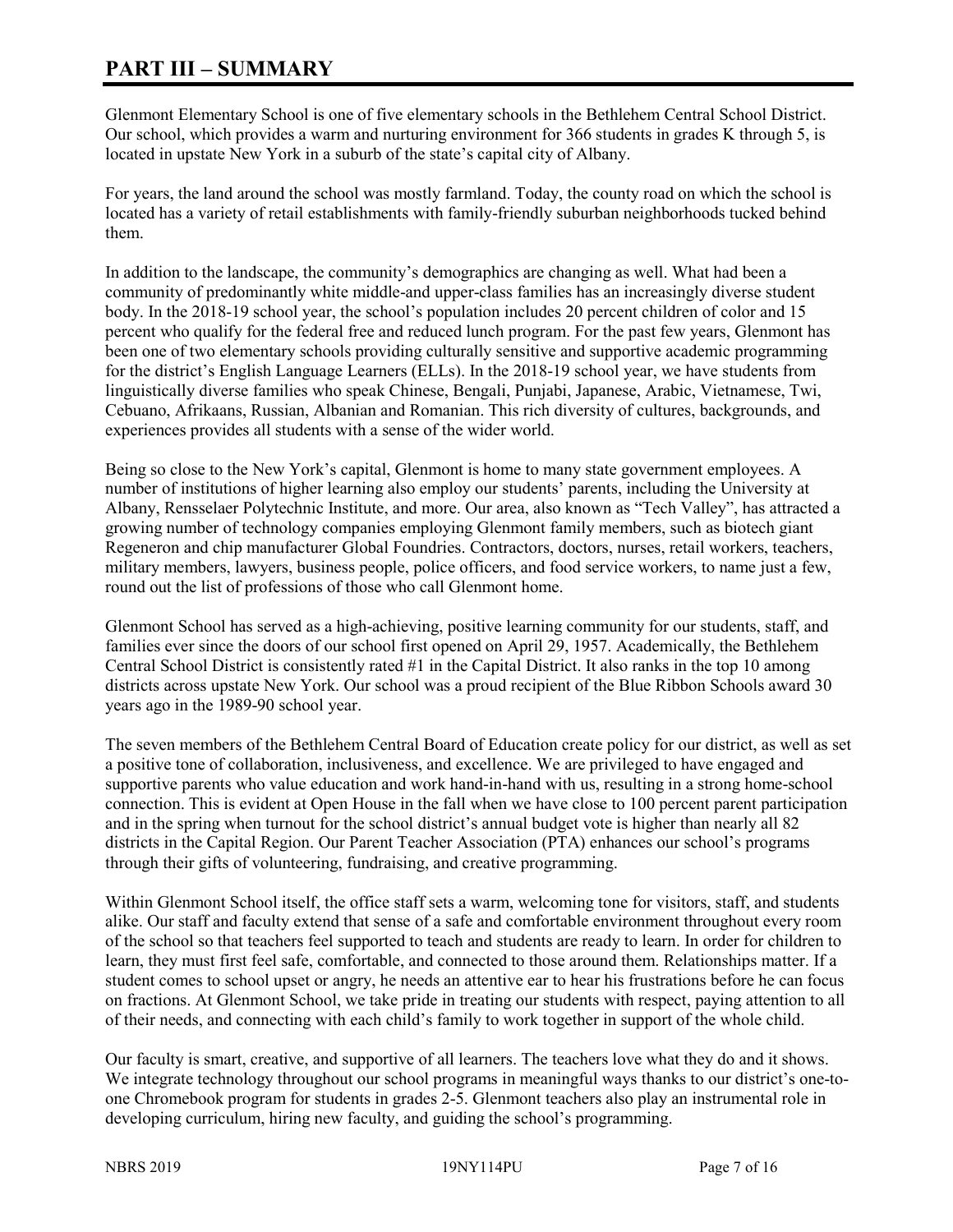Our students receive instruction and support in our district's core values so they learn to "Be Kind, Be Respectful, and Be Responsible." We also focus on teaching our students the importance of doing good works in the world. Over the past 20 years, Glenmont has consistently been one of the top earning Hoops for Heart schools for its size nationwide in support of the American Heart Association. We have also participated in fundraisers for the Ronald McDonald House, the South End Children's Cafe in Albany, numerous natural disaster relief programs, and programs in support of the US Armed Forces. Our faculty donates to high school scholarships and prepares dinners for a local homeless shelter. Local businesses generously offer funds and goods for school events as well, further demonstrating that Glenmont School is a true community-based school.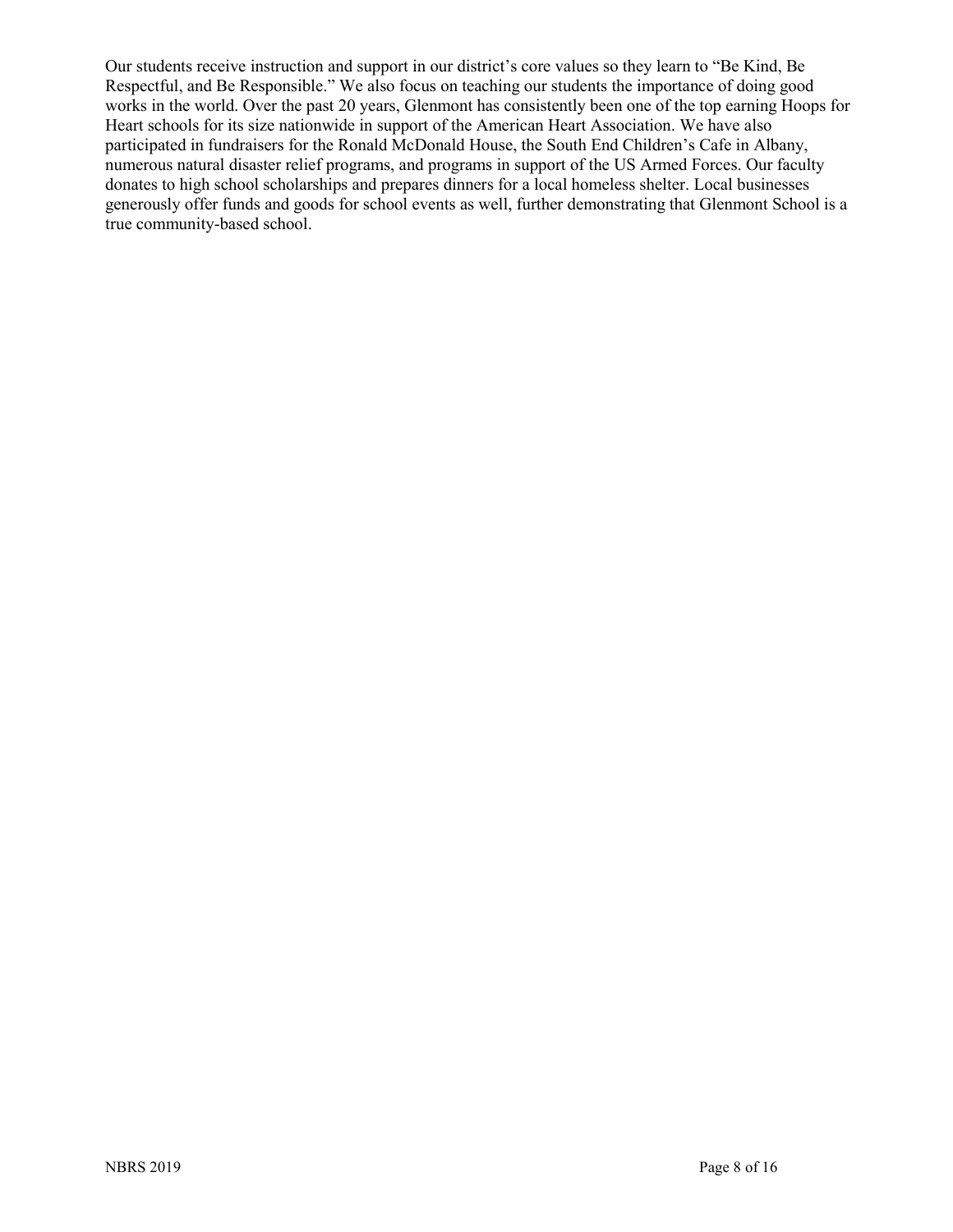# **1. Core Curriculum:**

# **1a. Reading/English language arts:**

Glenmont teachers implement the district's English language arts (ELA) curriculum which is aligned with the NYS Next Generation Learning Standards. Curricular decisions are made by our district ELA Cabinet consisting of the K-12 ELA supervisor and teacher representatives.

Ours is a workshop model. The heart of the program is the Units of Study in Reading and Writing from the Columbia University Teachers College Reading and Writing Project. These rich resources form the basis of our program, inviting students to learn the crafts of both reading and writing from model texts. Teachers help the children identify how published children's authors use craft moves, for example, in an opening to get the reader's attention or set the mood of a story, and how non-fiction authors use text features like captions to support their written communication. Reading and writing instruction are interwoven, so the children learn to identify a craft move in their reading one day and then apply it in their own writing the next. This year, Glenmont K and 1 teachers are piloting the new Units of Study in Phonics as well to supplement phonics instruction.

Our teachers begin their reading instruction by assessing each child's current skills using Fountas & Pinnell running records as well as iReady reading benchmarks. Teachers then guide children to texts they can read with 95% accuracy and solid comprehension. Children are provided with time for independent reading while primary teachers run small guided reading groups to focus on specific skills and intermediate teachers lead students in book groups. All students experience daily read-alouds of high-quality texts. Writing instruction involves a mini-lesson followed by independent writing time during which the teacher conferences with students, or students may engage in peer conferencing. Glenmont students in grades 3-5 take the NYS ELA assessment in the spring of each year as a further measure of their progress. Struggling students are provided with additional small group reading instruction with a certified reading teacher in a Response to Intervention program.

#### **1b. Mathematics:**

Glenmont School's math curriculum is based on the NYS Next Generation Learning Standards in mathematics. Over the past ten years, we have been using Pearson's enVvision math series as the main instructional component, although teachers are encouraged to supplement the series with other materials, hands-on activities, etc. We offer a sixth-grade accelerated math program to a select portion of fifth graders who have demonstrated through multiple measures that they are prepared to move ahead.

Our district's elementary Math Cabinet consisting of a K-12 math supervisor and teacher representatives from the five elementary schools is considering adopting a new math series, Ready Mathematics. Glenmont teachers in grades K and 2 are piloting the program this year to see if it better meets our needs.

We rely on a variety of math assessments to guide our instruction and provide students with feedback to help them grow mathematically. Assessments include iReady benchmarking on Chromebooks, teacher observation, exit tickets, collection of student work, and unit tests in the older grades. Students in grades 3-5 participate in the NYS Math Assessment each spring as a formative means of assessing their performance and evaluating our program. Students who struggle are provided with additional small-group math instruction in a Response to Intervention program.

Teachers utilize anchor tasks and student inquiry in their math instruction to help students gain problemsolving skills and a more thorough understanding of how math works rather than rote memorization of algorithms. Students are expected to find multiple ways to solve the same problem and to be able to express their mathematical thinking both orally and in writing.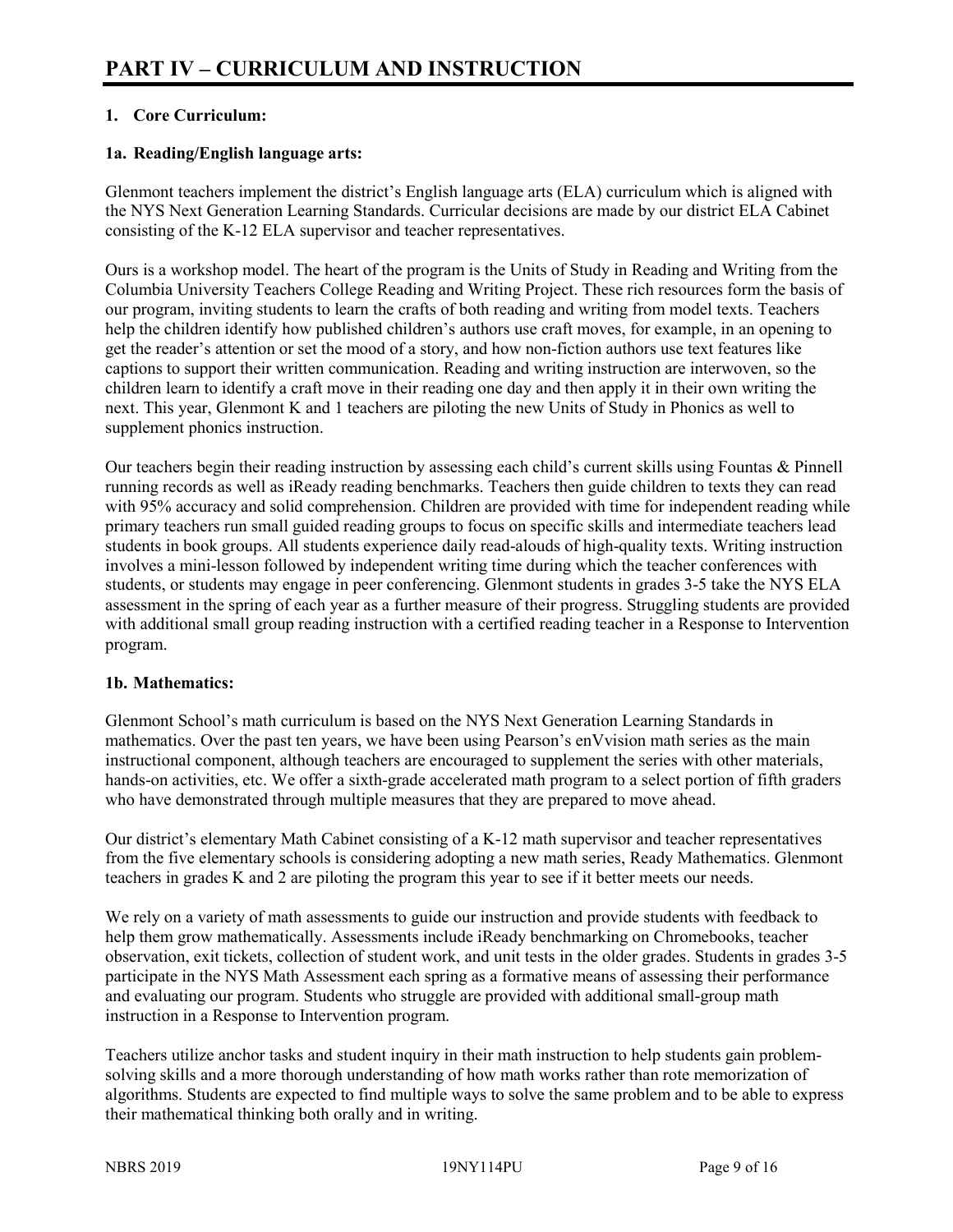Last year we were thrilled to have math mastery expert Dr. Yeap Ban Har from Singapore provide a professional development workshop to the district's elementary teachers. Dr. Yeap also met with families the same evening to help demystify the "new math" about which some parents have expressed confusion.

# **1c. Science:**

New York State adopted a modified version of the Next Generation Science Standards (NGSS) in December 2016 with full implementation expected by August 2021. Glenmont began transitioning to the new curriculum in August 2017 using the Smithsonian Science for the Classroom kits, research-based kits that were developed around the NGSS standards. These lessons incorporate three-dimensional, hands-on learning in every science investigation. For example, at a local wildlife preserve, our fourth graders used the kits to test water quality based on the macroinvertebrates collected from a stream.

Smithsonian Science for the Classroom kits allow equity and access to all populations of students. All special education students and ELL students attend regular education science classes and participate successfully in the three-dimensional philosophy. Glenmont has selected to use the Engineering Design kit at each level it is offered to expose students to the addition of Engineering Practices and Engineering Design Performance Expectations.

Glenmont works with a local STEM education company, CreositySpace, to expose students to the latest technology through partnerships with young entrepreneurs. For example, fourth graders worked with an entrepreneur involved with drone technology. Students completed activities on breadboards to make circuits and then tested that they worked with buzzers, propellers and LED lights. Some students have completed a unit with an entrepreneur, learning about solar energy and PV cells, and others have made a solar cooker in their classroom.

Formative rubrics with indicators of success or difficulty are used early in the unit, and then students are summatively assessed multiple times at the end of units with three-point rubrics. Students are frequently asked to present their work, create models of their understanding of concepts, and support their predictions and explanations with data and evidence. Students are also assessed by New York State in grade 4 on both a performance and written exam on which our students have historically performed exceptionally well.

# **1d. Social studies/history/civic learning and engagement**

Glenmont's Integrated K-5 Social Studies/English Language Arts Program was developed by teachers to provide structure and resources to the complexities within the new NYS Social Studies Framework. It is a web-based curriculum that is available to all teachers and staff within the district, including classroom teachers, librarians, and special education teachers, so all can incorporate social studies concepts and content into teaching across the curriculum.

The NYS Social Studies Framework forms the basis of unit development and focuses on continuous improvement by updating and revisioning the curriculum annually. Its lessons are standards-based and full of project-based learning opportunities all aligned to the key ideas, conceptual understandings, content specifications, and social studies practices found in the Framework. It incorporates the language arts through reading, writing, speaking about, and listening to informational texts.

There is a comprehensive and spiral approach to historical contextualization and geographic reasoning. From kindergarten through fifth grade, students are expected to engage in collaborative learning, conduct research, use data, and engage in higher-level thinking. Examples of units include first graders focusing on the topic of "My Family and Other Families, Now and Long Ago" while fourth graders turn their attention to "New York State and Local History and Government." There is an emphasis on incorporating fun learning opportunities which include numerous means of delivering information, such as videos, hyper-doc activities, primary and secondary sources, histories, perspectives, images, etc.

NBRS 2019 Page 10 of 16 In order to assess students, teachers use observation, rubrics for written work and other media produced by students, exit tickets, conferencing, and unit tests in the upper grades.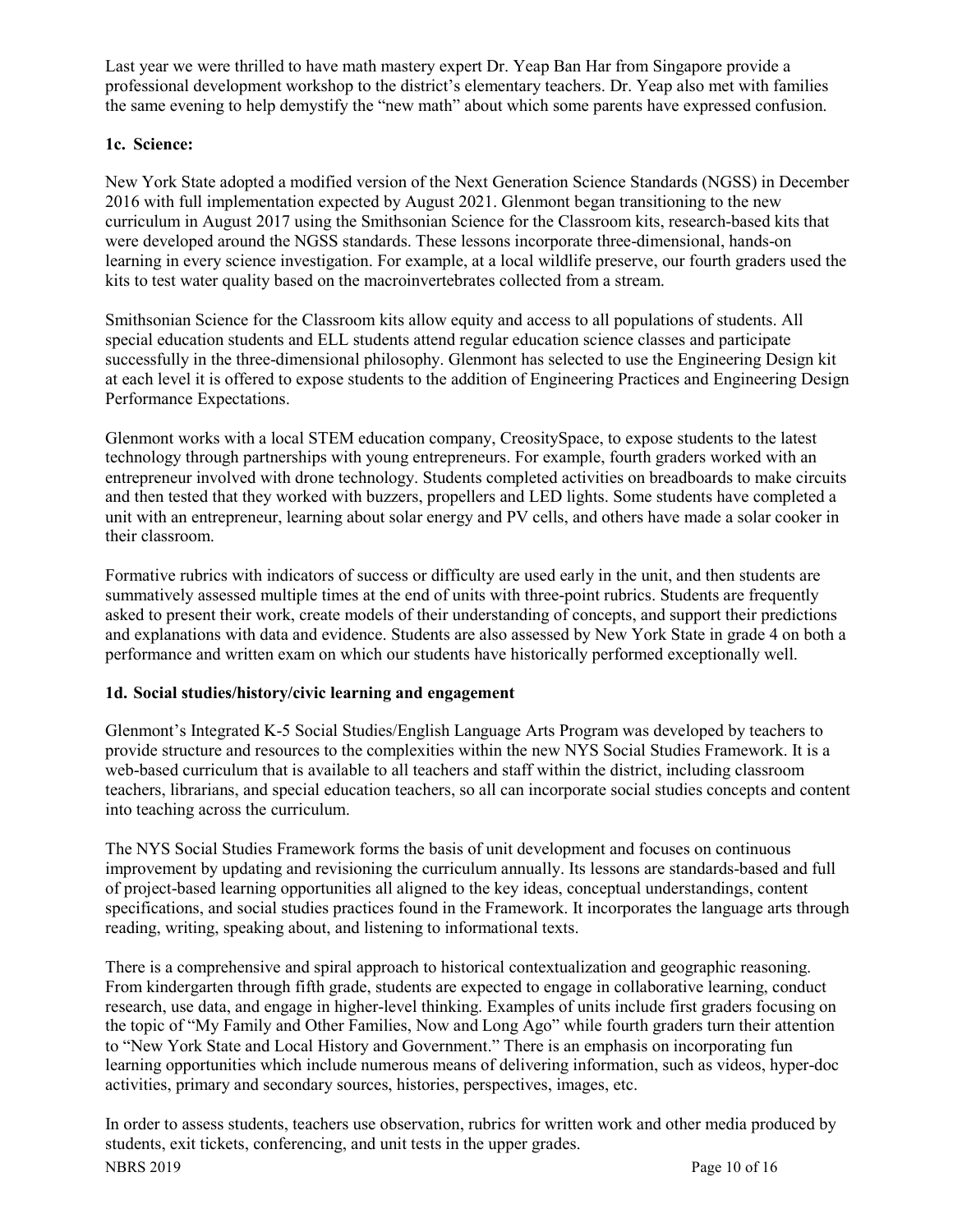#### **1e. For secondary schools:**

#### **1f. For schools that offer preschool for three- and four-year old students:**

# **2. Other Curriculum Areas:**

Glenmont School offers a robust visual arts program in a dedicated art classroom with a certified art teacher. Classes for all students K-5 meet weekly for 40 minutes. The art classroom with new art tables and stools is a bright and inviting space with instructional posters, a functioning kiln, interactive whiteboard, and document camera.

The art curriculum, centered on New York State's new Media Arts and Visual Arts standards, introduces students to the use of creative problem-solving to resolve artistic challenges. Students are encouraged to experiment with art materials and use their own experiences and knowledge to create visual solutions to creative prompts. Student artwork is choice-based and allows for students to develop artistic vocabulary and skills that will serve as a foundation for artistic expression in their further studies in arts education.

Student artwork is displayed throughout the school year in our school's hallways. Each spring the art department hosts an evening Art Show for Glenmont families in which every child has a mounted piece or sculpture displayed. In addition, art teachers submit selected student pieces for regional and state art displays every year.

K-5 students participate in music instruction for 30-40 minutes each week in which they sing, dance, play instruments, learn basic music notation, explore different types of music, and experience the joy of creating music together. Third graders learn to play the recorder. Fourth and fifth graders participate in an additional weekly class period for choir. Fourth and fifth graders can also elect to take string lessons and join our orchestra that meets before school, while fifth graders are invited to take band lessons and participate in the band. We invite parents to winter and spring concerts showcasing performances of our choir, band, and orchestra. Each year the district hosts a music festival with a guest conductor involving all fourth and fifth grade band, string, or choral students on a rotating basis. Students and staff benefit greatly from the Bethlehem Music Association, a parent-led booster program in the district, which provides enrichment programs, extensive access to instruments for all, and much more.

Glenmont students participate in physical education (PE) classes twice weekly ranging from 30 minutes for the kindergarteners to 45 minutes for fifth graders. Curricular units focus on skill development as the children learn a variety of different sports and activities including volleyball, basketball, gymnastics, dance, etc. In every unit, our certified PE teachers instruct the children on the importance of lifelong exercise and physical health in fun and supportive games and activities. PE classes take place in our gymnasium or extensive green fields behind our school. Fourth and fifth graders are also invited to participate in intramural sports before school in programs run by the PE teachers.

Health education, including nutrition, is taught by classroom teachers using the HealthSmart curricular series that aligns with the NYS Health Education Standards. Our PTA organizes a fall Farm to You Fest to promote healthy eating from local sources as well as a Healthy Kids Week in the spring focusing on eating well and exercising.

All K-5 students participate in a weekly fixed schedule for library instruction in our library media center. We have a full-time, certified library media specialist who reads to the students, teaches them how libraries are organized, introduces databases, and models how to conduct research, as well as advises students during book selection time. Over the past few years, library instruction has evolved to include coding instruction as well as digital citizenship lessons to support students in being safe and savvy consumers of digital media.

NBRS 2019 Page 11 of 16 In 2017, our school district implemented "The Power of One" program which provides a Chromebook to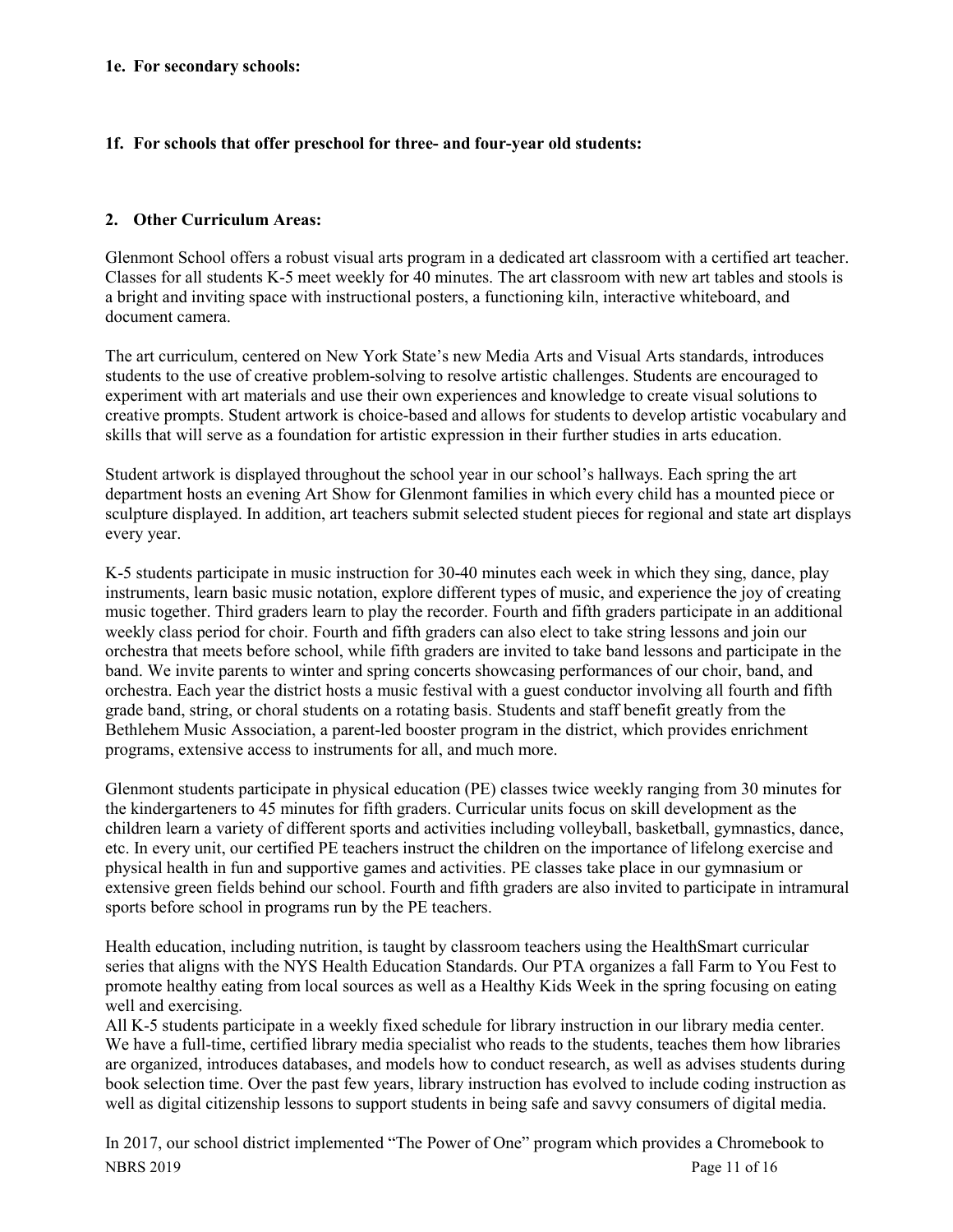every student in grades 2-5 to be used in school. Children in grades K&1 have access to a shared cart of touchscreen Chromebooks as well as classroom sets of iPads. Teachers and students utilize a variety of software including the Google's G Suite for Schools and Seesaw, a secure method for students to share photos and videos of their learning with their parents. All classrooms are outfitted with interactive whiteboards and document cameras. A district technology coach offers professional development workshops and one-to-one sessions with teachers to support their use of technology.

# **3. Special Populations:**

Our district's Special Education and Student Services department offers a full range of services ranging from the least restrictive environment to self-contained programs, including speech language therapy, occupational therapy (OT), physical therapy (PT), social work, academic and social communication resource room services, and co-taught classes.

Students may receive related services such as OT in the therapy room, or a therapist may push into the regular education classroom. In an effort to better support speech students with articulation needs, Glenmont's speech teacher meets with students daily for five-minute sessions rather than a single weekly 30-minute session. This allows her to drill students on particular sounds and help them exit the speech program at a faster rate.

The district offers co-taught classes consisting of approximately six students with fairly involved Individualized Education Programs (IEPs) together with regular education students who learn side-by-side. For half the day, a special education teacher teaches in coordination with a full-day regular education teacher and aide. The two teachers implement instruction together, often alternating who is the lead teacher of a mini-lesson, for example, and then providing targeted small-group instruction. This year Glenmont School has a co-taught class at the fourth grade.

Our school houses the district's 4th/5th grade self-contained skills class in which 12 students with more extensive needs engage in individualized ELA and math instruction in a classroom with a special education teacher. As a part of this program, these students join their regular education peers for recess and lunch and are part of the regular education classrooms for art, music, science and sometimes social studies.

Glenmont School is one of two elementary schools in the district that hosts English Language Learners. Approximately two dozen English Language Learners (ELLs) hail from around the world with Chinese being the most common language spoken by our ELL families. We also have students who speak Russian, Japanese, Bengali, Twi, Punjabi, Afrikaans, Romanian, Vietnamese, Cebuano, Albanian, and Arabic. Students receive integrated or stand-alone English as a New Language (ENL) services from 180 to 360 minutes per week, depending upon their level of fluency. This is determined annually according to each student's performance on the NYS English as a Second Language Achievement Test (NYSESLAT).

Our ENL teacher not only teaches the children reading, writing, listening and speaking skills in English, but she also serves as a liaison for the students and their families. She reaches out to families, ensures school information is translated as needed, arranges for interpreters to accompany them to Open House and parent/teacher conferences, etc. She also assists in organizing two ENL Family Nights for the district to help develop a strong home-school connection for our ENL families.

Gifted math students in grades 3 and 4 are identified objectively through high scores on two standardized tests. Those who qualify participate in our pull-out Challenge program to engage in enrichment activities twice a week. As noted above, fifth graders who demonstrate a high level of math proficiency through multiple measures can participate in a sixth grade math acceleration program.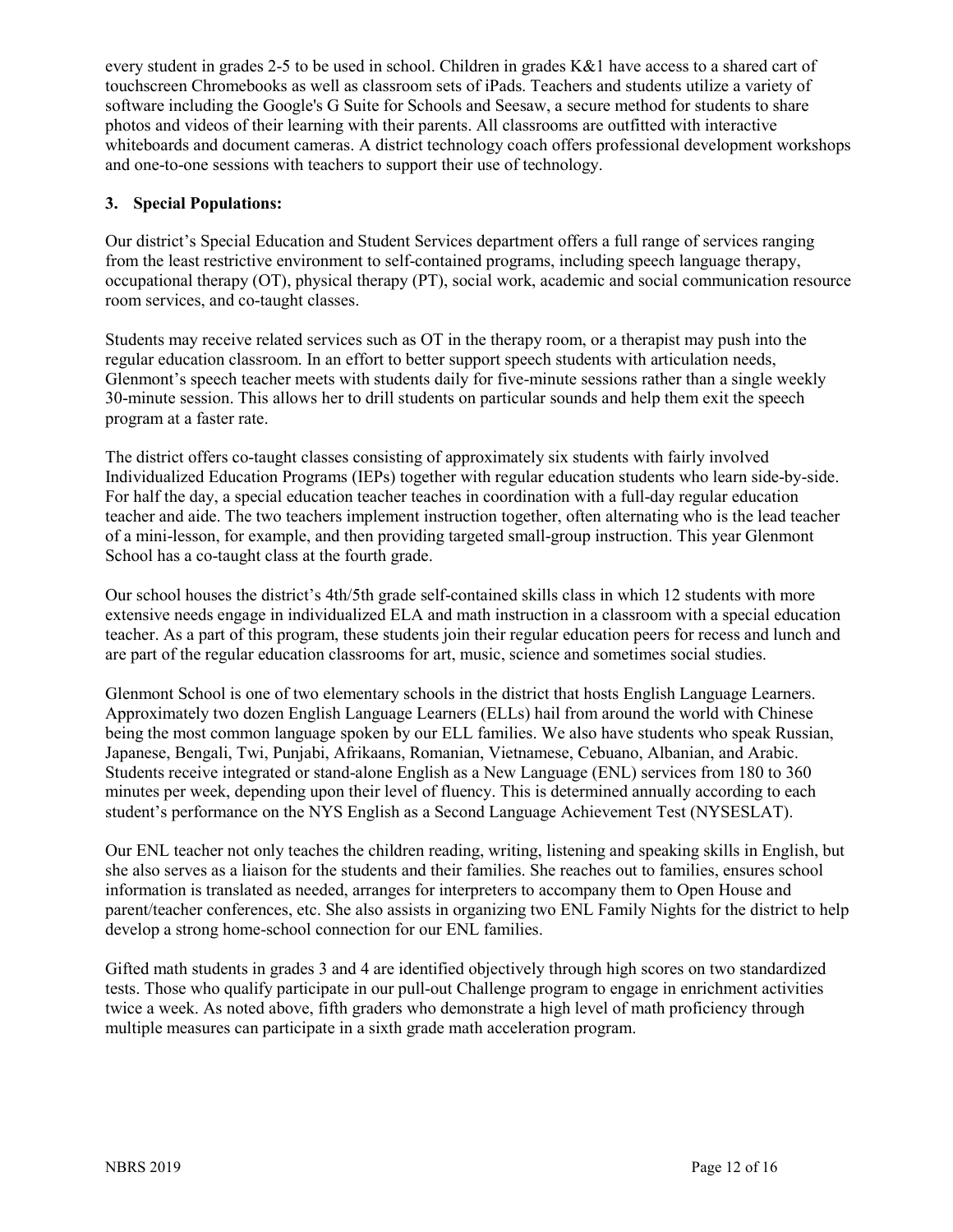# **1. School Climate/Culture:**

Be Kind, Be Respectful, Be Responsible. These are the three core values that we are teaching our Glenmont students as the basis of our Response to Intervention (RtI) Behavior program. Our goal is to explicitly teach our students how to behave and then provide additional supports for those who struggle.

This Positive Behavioral Intervention and Supports (PBIS)-based program began in September as the children watched and then discussed fun videos. The videos starred our own faculty members hamming it up as they demonstrated both the right and wrong ways to behave on the playground, in the cafeteria, in the hallways, and in the bathroom.

Students can earn Glenmont Gold awards from any adult in the school for positive behaviors. Those who earn a Gold award gain entry into a weekly drawing to determine the Glenmont Gold winner in each grade. We have implemented school-wide scripts, so if a student encounters a problem, for example, we ask, "Is this a big deal, little deal, or a glitch?" In addition, we have a school-wide voice level chart. Having this common language throughout the school helps students understand the expectations more clearly. In addition, our school counselor leads whole class lessons at least four times a year to teach social skills, often coordinating the specific topics with the classroom teacher in order to tailor the instruction to the needs of that particular group of children.

For those children who need extra behavioral help, we have a Coordinated Care Team consisting of a social worker, school counselor, and school psychologist who can meet with small groups of students on specific needs such as a leadership group for girls, or individually on a case-by-case basis. Students can even refer themselves to the school counselor by filling out a slip on her door. Banana Splits provides support for students of divided families. Friendship Groups are available for students who struggle with social skills and New Student Groups help newcomers feel instantly connected to the school.

Teachers, who are greatly valued by the principal, central administration, students, and families alike, have great autonomy in their classrooms. They are treated like the professionals they are, serving on committees and cabinets to make curricular decisions and playing a vital role in school programming and planning. The teacher union representatives meet frequently with the principal to proactively address any potential areas of concern. Our PTA offers our teachers grants for additional classroom supplies and holds a Staff Appreciation Luncheon every year to thank them for all they do.

# **2. Engaging Families and Community:**

Our school has a very active Parent Teacher Association (PTA) group that brings exciting activities and programs to our school. The PTA organizes most of the school social events outside of the regular school day including the Fall Family Picnic, Halloween Ball, Winter Carnival, and Lip Sync. In addition, the group underwrites educational programming including an annual author visit to the school, an environmental educator program for all classes, cultural assemblies such as the NYC Harambee Dance Company in April 2018, and the 1000 Book Project, just to name a few. Their focus on promoting school and community spirit includes creating a family directory, yearbook, Roots & Wings service projects, spirit wear sales program, and Field Day refreshment offerings. Parents and teachers come together for many of these programs at Glenmont School in support of our students and our school community.

In addition, parents also volunteer on an individual basis, most notably in our school library, assisting the librarian with checking books out for students, reshelving materials, etc. We also have parent volunteers at special events such as Field Day in June. Teachers invite parents into the classrooms for holiday celebrations, learning lunches, breakfasts, and class picnics. Kindergarten classrooms are thrilled to have parent "mystery readers" arrive during story hour to engage and entertain them.

Our school website provides families and the community with updates about what is happening in the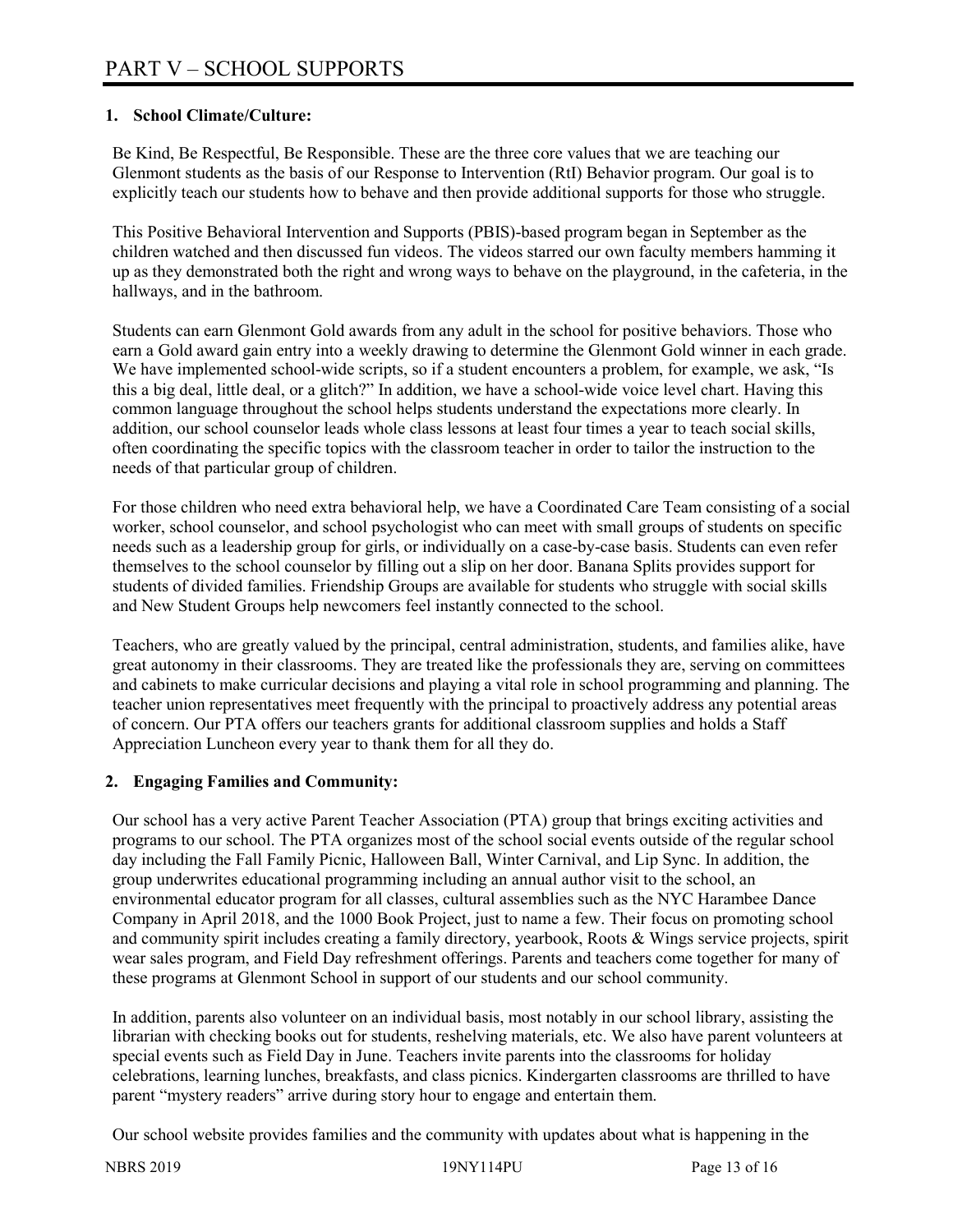school. We also post photos of events on social media including Facebook and Twitter. Parents and community members can sign up for email or text messages through our School News Notifier and School Messenger services. Continuing Education classes for town residents are held at the school enabling community members to see what is happening by perusing our bulletin boards and hallways. Community members are specifically invited to our Winter Carnival and Spring Craft Fair.

Parents are kept apprised of their child's progress through our Aspen Parent Portal, report cards, annual parent-teacher conferences, additional parent conferences upon request, phone calls, emails, and notes home. In addition, our faculty makes full use of technology to communicate via teacher websites, blogs, online photo sharing services, and video programs such as Seesaw in which parents can view photos and videos posted by their child and the teacher in a safe environment.

# **3. Professional Development:**

As a part of the teachers union contract, teachers are able to apply for grants from the district in support of professional development of their own choosing. Three times a year, a joint committee of administrators and teachers decides how to award this annual budget of \$50,000. Over the past few years, multiple Glenmont teachers have been able to attend all-expense-paid workshops for reading, math, music, and more.

Our district has an Elementary Technology Coach who offers professional development sessions in each school before or after school on specific topics including Seesaw and Newsela, as well as scheduled oneon-one sessions upon request. She will even come into the classroom during the instructional day and coteach with a classroom teacher who wants support trying something new with her students. She sends out frequent "how-to" videos and maintains an extensive website illustrating instructional technology ideas and helpful links.

Teachers are often provided with professional development embedded into the instructional day by the district in support of district curricula. For example, our kindergarten and second grade teachers piloting the new math series Ready Mathematics have had four different half-day sessions with a trainer this year, and the assistant superintendent of instruction has also provided model teaching demonstrations in each of their classrooms. The district's librarians have attended full-day workshops on digital citizenship, RtI math teachers have attended related trainings, and all faculty had the option of attending a two-day Google Summit for educators to gain skills in our Google G Suite for Education. These programs were all funded by the school district.

In addition, teachers can also receive a professional development stipend for up to 13 hours for any conferences or workshops they participate in outside of the school day. Offerings from local and regional organizations are emailed to teachers and posted on the staff Google site. This year on March 22, all staff are invited to participate in a Superintendent's Conference Day including keynote and breakout sessions related to the district's priorities in school equity and inclusiveness, wellness, technology integration, pedagogy, and content curricula.

# **4. School Leadership:**

Our principal often offers new teachers some important advice on their first day: make friends with the school secretary and custodian because they are the people who really make the school run on a daily basis. It is with this philosophy — recognizing the significant role played by each person in the school — that Glenmont School has achieved success.

NBRS 2019 Page 14 of 16 To begin, it is important to note that Glenmont School relies greatly on the support of the district leadership team, including the members of the Board of Education as well as the offices of the superintendent, assistant superintendent of instruction, and chief business and financial officer. In addition, K-12 supervisors housed at the high school guide our instructional program, and the Special Education and Student Services Department provides support for our students with special needs. The school also benefits from the hard-working individuals in the Operations & Maintenance Department, the Transportation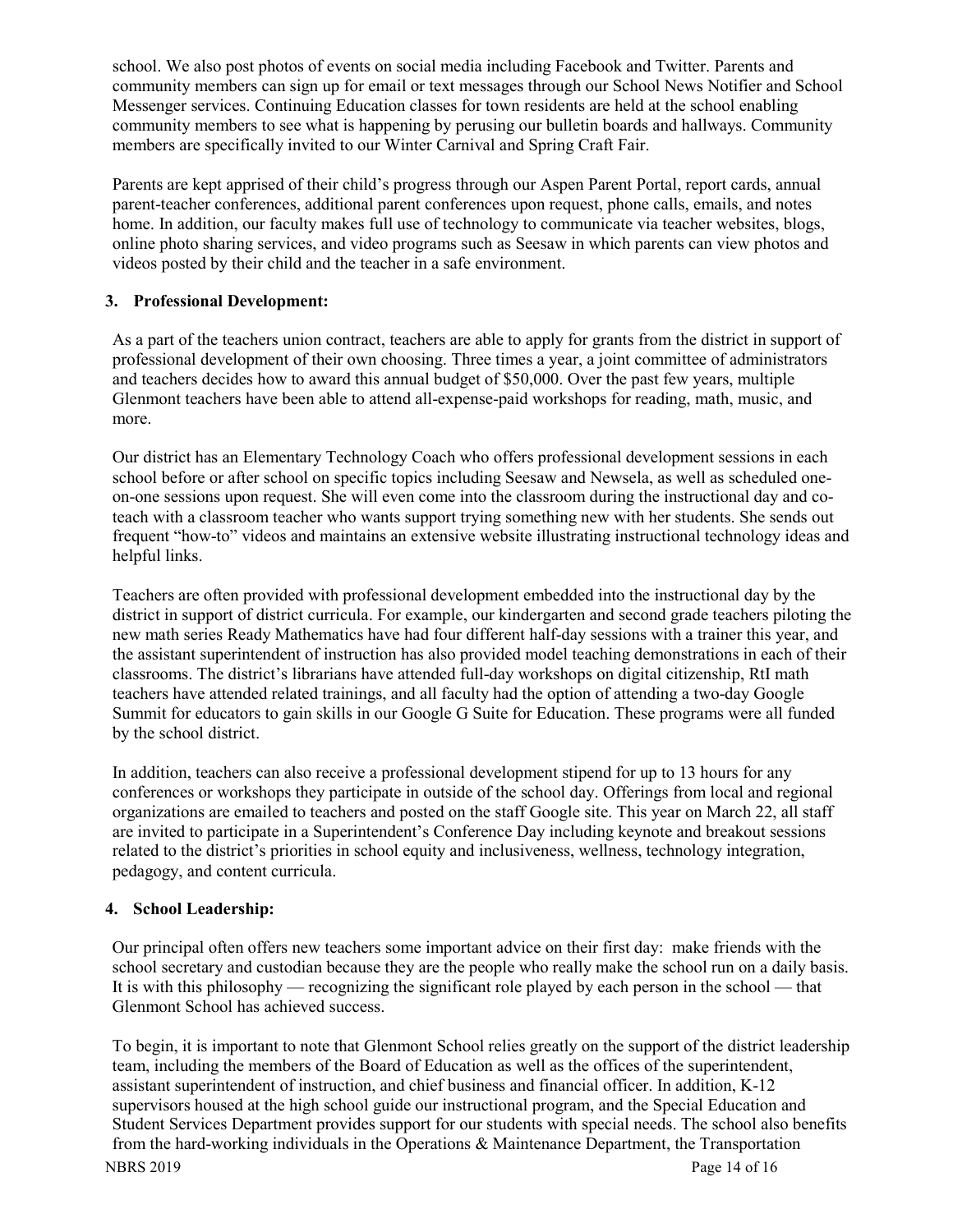Department, the Technology Department, and the Food Services Department.

Within Glenmont School itself, our staff sets high expectations for themselves and for one another. Teachers arrive early, stay late, and come in on weekends, often in teams, because they are so dedicated. Staff members take the initiative to offer a helping hand. Everyone works as a team; individuals may have specific students in their classes or on their caseloads, but all of the students are "our kids."

Glenmont's sole administrator, the principal, sees her job as collaborator and facilitator. She first must hire highly qualified and dedicated individuals for all of these positions and then provide the resources and support they each need to get their jobs done at the highest level. The principal ensures the building is safe and orderly for adults and children alike. She observes individuals in their positions to see if their talents are being best utilized and they are engaged in productive work. Together with teachers, she reviews test data and curricula. She is a cheerleader for students when they are successful and a guiding hand for when they struggle. She is a point of contact for parents and a communicator to the entire community of all the wonderful things happening in the school.